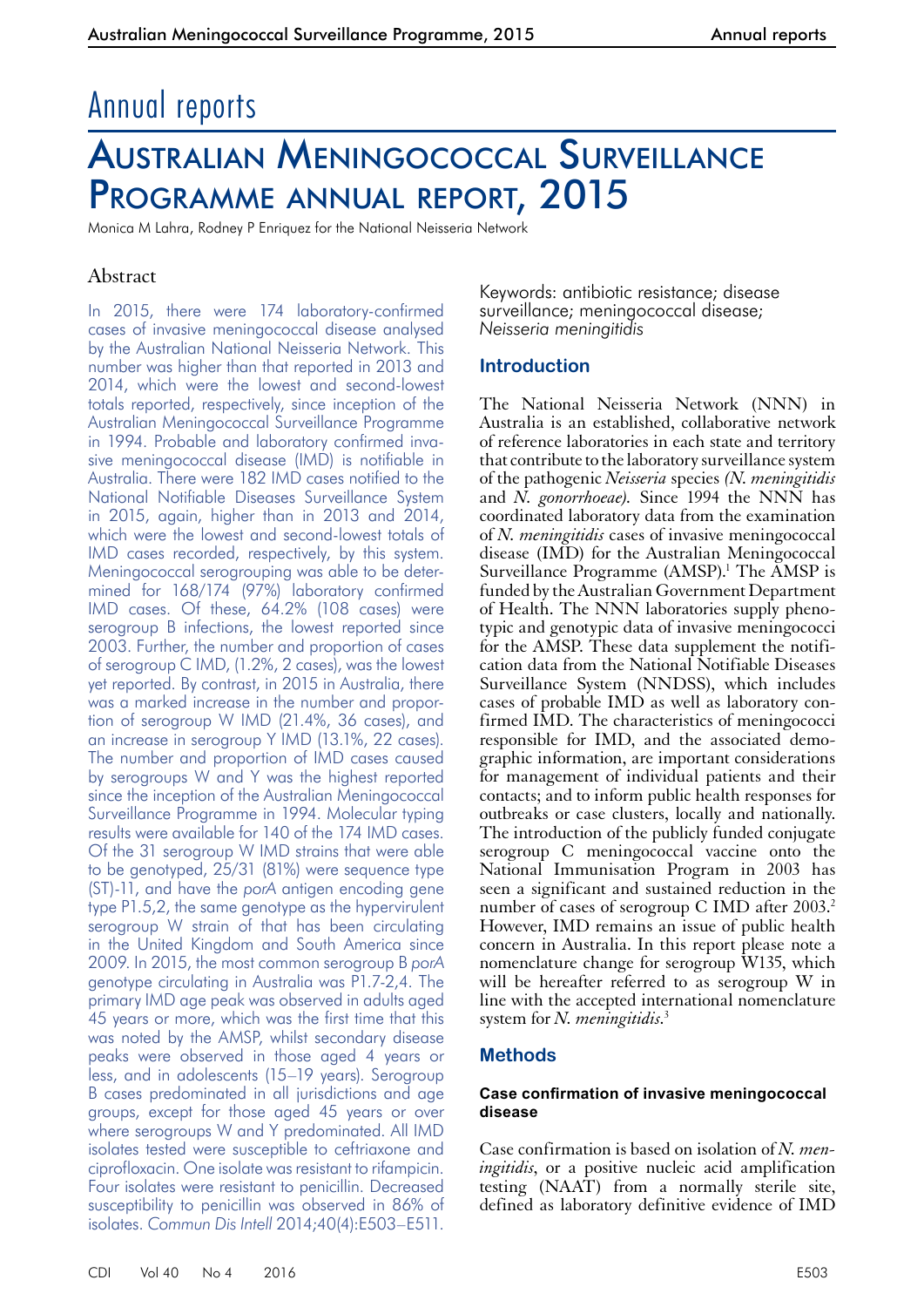by the Communicable Diseases Network Australia criteria.4 Information regarding the site of infection, age and sex of the patients is collated by the NNN for the AMSP.

IMD cases are categorised on the basis of the site from which *N. meningitidis* was isolated, or from which meningococcal DNA was detected (blood, joint fluid, vitreous fluid). When *N. meningitidis* is detected from both blood and cerebrospinal fluid (CSF) from the same patient, the case is classified as one of meningitis.

#### **Phenotyping and genotyping of** *Neisseria meningitidis*

Phenotyping is limited to the determination of the serogroup by detection of soluble polysaccharide antigens. Genotyping of both isolates and DNA extracts is performed by sequencing of products derived from amplification of the porin genes *porA, porB* and *FetA.*

## **Antibiotic susceptibility testing**

Isolates were tested to determine their minimum inhibitory concentration (MIC) values to antibiotics used for therapeutic and prophylactic purposes: ceftriaxone, ciprofloxacin; and rifampicin. This program uses the following parameters to define the various levels of penicillin susceptibility or resistance when determined by a standardised agar plate dilution technique: sensitive (MIC  $\leq 0.03$  mg/L); less sensitive (MIC 0.06–0.5 mg/L) and resistant (MIC  $\geq 1$  mg/L).

# **Results**

In 2015, there were 174 laboratory-confirmed cases of IMD analysed by the NNN, and 182 cases notified to the NNDSS. Thus, laboratory data were available for 96% of notified cases of IMD in Australia in 2014 (Figure 1). This number was

higher than that reported in 2013 and 2014, which were the lowest and second-lowest totals reported, respectively, by both the NNDSS, and the AMSP. With regard to the number of cases of IMD in Australia, there has been an overall decrease from the peak reported in 2002. As in previous years, the peak incidence for IMD was in late winter and early spring (1 July to 30 September) (Table 1).

The highest number of laboratory confirmed cases was from Victoria (54 cases), which was higher than 2014 (33 cases), and the highest number of cases reported in this state since 2008 (61 cases).

New South Wales also recorded a rise in IMD cases in 2015 compared with 2014 (41 cases in 2015, compared with 36 cases in 2014). In contrast, Queensland recorded a fall in the number of IMD cases in 2015 (30 cases) compared with 2014 (39 cases), and this was the lowest number of cases

**Figure 1: Number of invasive meningococcal disease cases reported to the National Notifiable Diseases Surveillance System compared with laboratory confirmed data from the Australian Meningococcal Surveillance Programme, Australia, 2015**



## **Table 1: Laboratory confirmed cases of invasive meningococcal disease, Australia, 2015, by quarter**

| <b>Serogroup</b> | 1 January to<br>31 March | 1 April to<br>30 June | 1 July to<br>30 September | 1 October to<br>31 December | 2015 |
|------------------|--------------------------|-----------------------|---------------------------|-----------------------------|------|
| B                | 20                       | 32                    | 35                        | 21                          | 108  |
| C                |                          | 0                     | 0                         |                             | ົ    |
| $\check{ }$      |                          | 5                     | 12                        | 4                           | 22   |
| W                | 2                        | 6                     | 16                        | 12                          | 36   |
| <b>NG</b>        | 0                        |                       | 0                         | 2                           |      |
| <b>ND</b>        | 0                        |                       |                           | 2                           |      |
| Total            | 24                       | 45                    | 63                        | 42                          | 174  |

NG: Non-groupable.

ND: Not determined.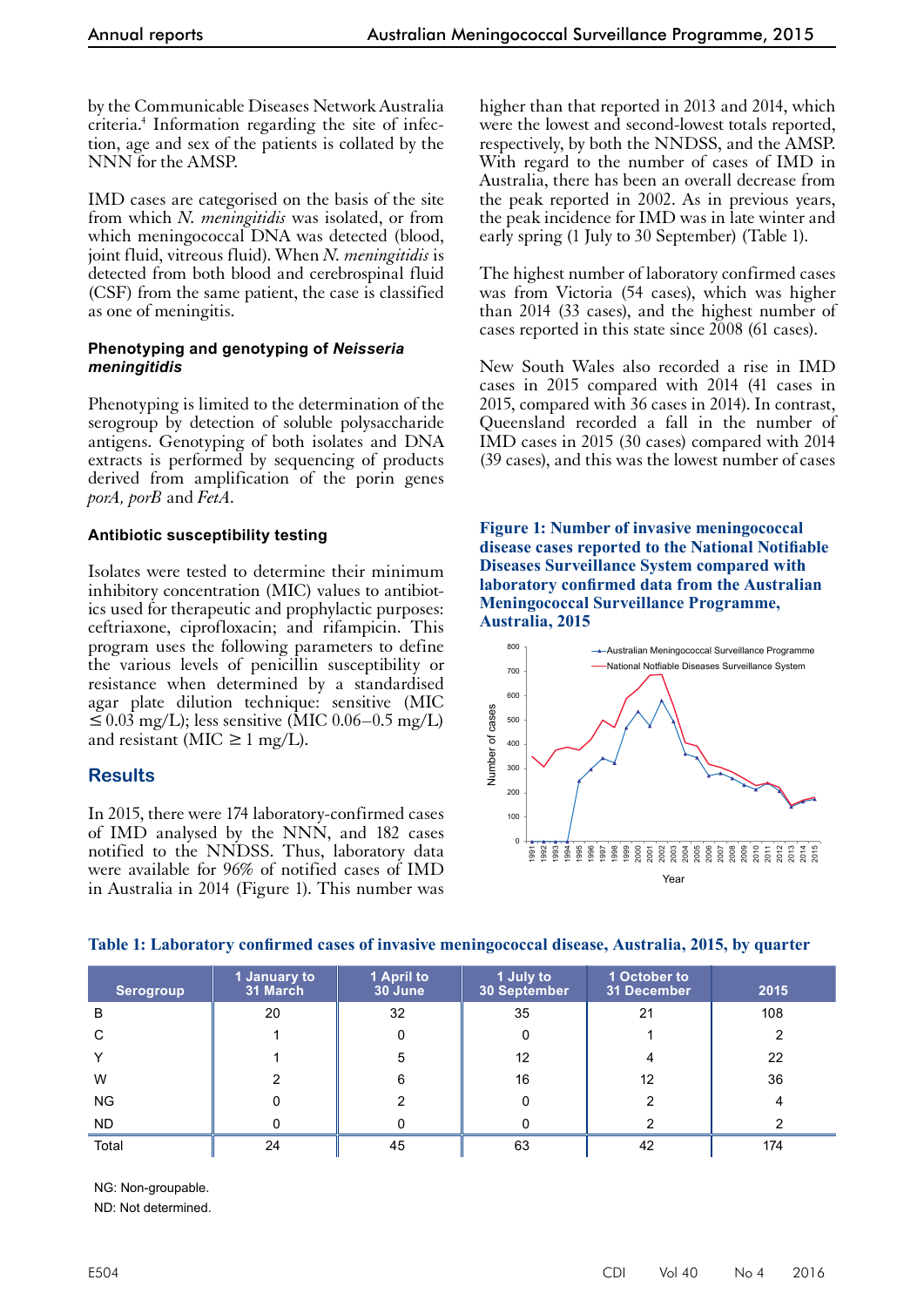reported in this State since the inception of the AMSP in 1994. Numbers for the other states were similar to 2014 (Table 2).

#### **Age distribution**

Nationally, for the first time in AMSP reporting, the peak incidence of IMD occurred in adults aged 45 years or more.This age group represented 61/174 (35%) IMD cases in 2015 (Table 3). The number of IMD cases and the proportion of cases within this age group was almost double that in 2014 (21%, 34 cases). Previously, the primary peak incidence of IMD was in children less than 5 years of age; how-

#### **Table 2: Number of laboratory confirmed cases of invasive meningococcal disease, Australia, 2015, by state or territory and serogroup**

| <b>State or</b> |      |                |      |      |           |                |              |
|-----------------|------|----------------|------|------|-----------|----------------|--------------|
| territory       | в    | C              |      | W    | <b>NG</b> | <b>ND</b>      | <b>Total</b> |
| <b>ACT</b>      | 1    | 0              | 1    | 0    | 0         | 0              | 2            |
| <b>NSW</b>      | 20   | $\overline{2}$ | 7    | 9    | 3         | 0              | 41           |
| NT              | 1    | 0              | 0    | 0    | 0         | 0              | 1            |
| Qld             | 19   | 0              | 3    | 5    | 1         | $\overline{2}$ | 30           |
| <b>SA</b>       | 29   | 0              | 1    | 0    | 0         | 0              | 30           |
| Tas.            | 0    | 0              | 0    | 1    | 0         | 0              | 1            |
| Vic.            | 29   | 0              | 8    | 17   | 0         | 0              | 54           |
| <b>WA</b>       | 9    | 0              | 2    | 4    | 0         | 0              | 15           |
| Australia       | 108  | $\overline{2}$ | 22   | 36   | 4         | $\overline{2}$ | 174          |
| $\%$            | 62.1 | 1.1            | 12.6 | 20.7 | 2.3       | 1.1            |              |

NG: Non-groupable

ND: Not determined

ever in 2015 they represented 23% of IMD cases, the lowest percentage of cases noted by the AMSP in this age group in any year. Between 2003 and 2014, the proportion of IMD that occurred in those less than 5 years of age in Australia ranged from 28% to 36% of cases. A secondary disease peak has also been observed in previous years among adolescents aged 15–19 years. Of the total cases of IMD, 33 (19%) were in those aged 15–19 years in 2015, which was similar to the proportion reported in the period 2006 to 2011, and 2013 to 2014 (17%, 20% respectively).

#### **Anatomical site of samples for laboratory confirmed cases**

In 2015, diagnosis was made by a positive culture in 117/174 (67%) cases and 57/174 (33%) cases were confirmed by NAAT testing alone (Table 4).

There were 53 diagnoses of meningitis based on cultures or NAAT examination of CSF either alone or with a positive blood sample. There were

#### **Table 4: Number of laboratory confirmed cases of invasive meningococcal disease, Australia, 2015, by anatomical source and method of confirmation**

| Specimen type   Isolate of MC   PCR positive |     |    | Total |
|----------------------------------------------|-----|----|-------|
| <b>Blood</b>                                 | 92  | 23 | 115   |
| $CSF +/- blood$                              | 20  | 33 | 53    |
| $Other+$                                     | 5   |    |       |
| Total                                        | 117 | 57 | 174   |

PCR Polymerase chain reaction.

|                         | Age group      |         |         |           |           |           |             |           |       |           |              |
|-------------------------|----------------|---------|---------|-----------|-----------|-----------|-------------|-----------|-------|-----------|--------------|
| <b>Serogroup</b>        | $\leq$ 1       | $1 - 4$ | $5 - 9$ | $10 - 14$ | $15 - 19$ | $20 - 24$ | $25 - 44$   | $45 - 64$ | $65+$ | <b>NS</b> | <b>Total</b> |
| B                       | 9              | 20      | 3       | 3         | 27        | 11        | 9           | 12        | 12    | 2         | 108          |
| C                       |                | 0       | 0       |           | 0         | 0         | $\mathbf 0$ | 0         | 0     | 0         | 2            |
| Υ                       | 0              | 1       | 1       | 0         |           | 2         | 1           | 4         | 12    | $\Omega$  | 22           |
| W                       | 2              | 2       | 1       | 0         | 4         | 4         | 2           | 10        | 11    | $\Omega$  | 36           |
| <b>NG</b>               | $\overline{2}$ |         | 0       | 0         |           | 0         | 0           | 0         | 0     | 0         | 4            |
| <b>ND</b>               | $\overline{2}$ | 0       | 0       | 0         | 0         | 0         | 0           | 0         | 0     | 0         | 2            |
| Total                   | 16             | 24      | 5       | 4         | 33        | 17        | 12          | 26        | 35    | 2         | 174          |
| % B of within age group | 56.3           | 83.3    | 60.0    | 75.0      | 81.8      | 64.7      | 75.0        | 46.2      | 34.3  |           |              |

#### **Table 3: Laboratory confirmed cases of invasive meningococcal disease, Australia, 2015, by age and serogroup**

NS: Age not stated.

NG: Non-groupable.

ND: Not determined.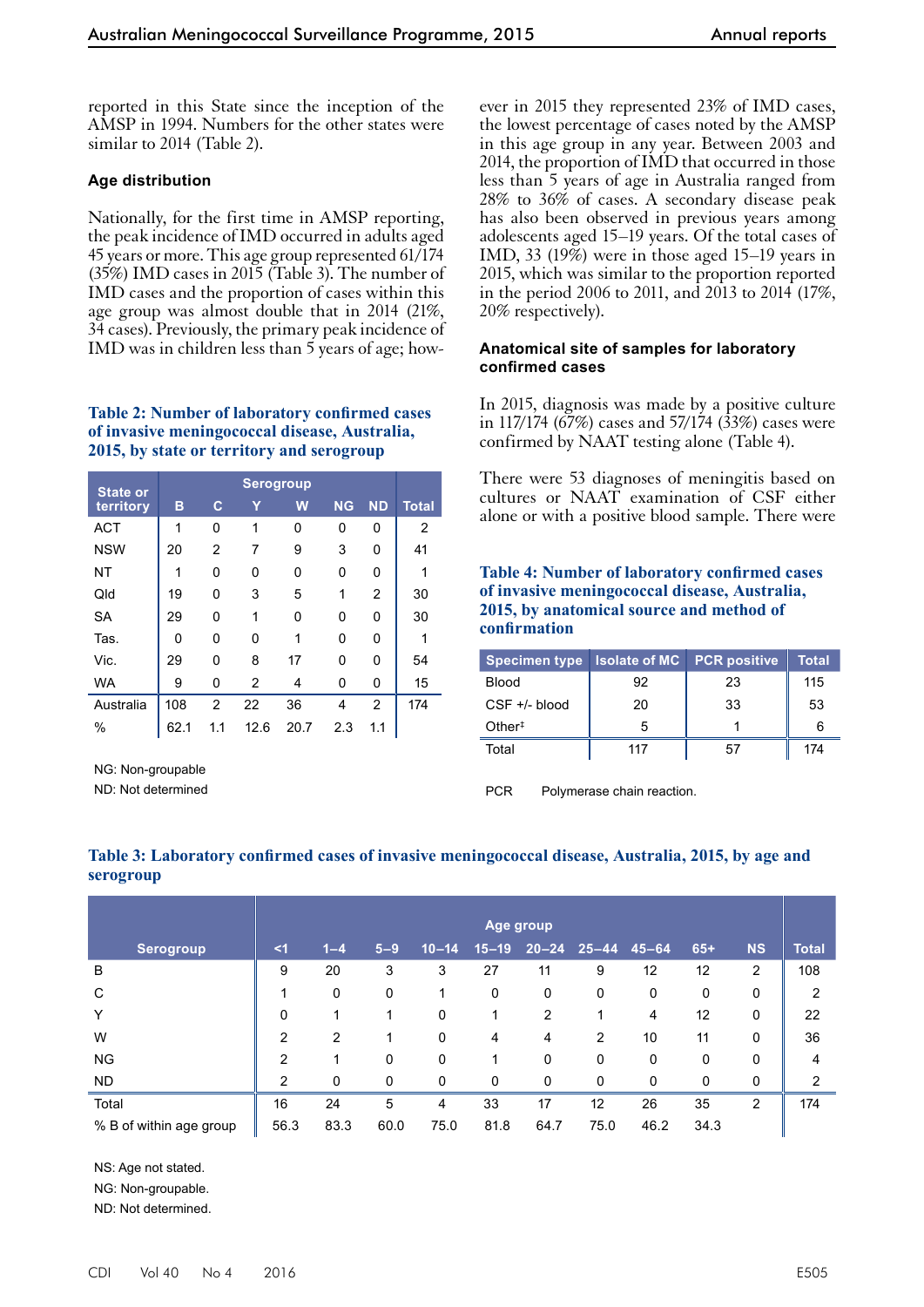115 diagnoses of septicaemia based on cultures or NAAT examination from blood samples alone (Table 4). There were 3 IMD diagnoses by positive joint fluid culture, 1 IMD diagnosis by positive eye vitreous fluid culture, 1 IMD diagnosis by positive cyst fluid culture, and 1 IMD diagnosis by NAAT where the site was not stated.

## **Serogroup data**

#### *Number of cases of serogroup B, C, Y, W invasive meningococcal disease*

The serogroup was determined for 168 of 174 laboratory confirmed cases of IMD (97%) in 2015 (Tables 2 and 3). The overall decrease since 2002 was initially predominantly due to a reduction in the number of cases of IMD caused by serogroup C from 2003 to 2007 following the introduction of the serogroup C vaccine. After 2009 a decline in the number of IMD cases caused by serogroup B was reported, from 194 cases in 2009, to 104 cases in 2013. In 2014, there was an increase in the number of IMD cases caused by serogroup B (n=129), but in 2015 the number of IMD cases caused by serogroup B was similar to 2013. The number of IMD cases caused by serogroup C  $(n=2)$  in 2015 was the lowest total reported by the AMSP. The number of cases of IMD caused by serogroup Y  $(n=22)$  in 2015 was the highest reported (13 cases in 2014). In contrast, the number of cases of serogroup W IMD has increased in recent years (7-16 cases in 2011- 2014, compared with  $4-9$  cases in 2007-2010), and in 2015 there were 36 cases, the highest number reported by the AMSP, and more than double the number reported in 2014 (n=16).

#### *Proportions of serogroup B, C, Y, W invasive meningococcal disease*

Of the 168 IMD strains for which the serogroup was determined in 2015, 64.3% were serogroup B, which is the lowest overall proportion since 2003. In the years 2006 to 2012 it was 84% to 88%, and in 2013 to 2014 it was 75% to 80%. The proportion and number of IMD caused by serogroup C in 2015 was lowest since the inception of the Australian Meningococcal Surveillance Programme (1.2%).

Whilst the number and proportion of IMD attrib- utable to serogroup B and C declined in 2015, the number and proportion of cases of serogroup Y and W have increased. In 2012 to 2014 serogroup Y accounted for 7.7% to 10.8% of IMD, higher than the proportion reported in the period 2007 to 2011: 3.5% to 5.0%. In 2015 the proportion of IMD cases caused by serogroup Y  $(13.1\%)$  was the highest yet reported and the predominance (16/22, (73%) was in those aged 45 years or over.

The proportion of cases of IMD caused by serogroup W in Australia ranged from 1.8% to 4.5% in the period 2007 to 2011, and was 8.6% to 9.9% in 2013 to 2014. In 2015, this rose to 21.4% of the total cases of IMD in Australia.

In 2015 the proportion of cases of IMD caused by serogroup B in children less than 5 years, was the lowest since 2000 (Table 3, Figure 2). In young adults 20–24 years, serogroup B IMD was lower than in 2014 (83%), and lower than 2007 to 2010 and 2012 (72% to 88%) but similar to 2011 and 2013 (61% to 67%). The proportion of cases of IMD caused by serogroup B in those aged 15–19 has remained relatively stable since 2008. Serogroup B IMD was prominent in IMD in all age groups excepting 65 years or over where, serogroup Y was equally prevalent, and serogroup W slightly less so. The age group with the highest prevalence of serogroup Y IMD was those aged 65 years or over, and accounted for 12/22 total serogroup Y IMD cases (55%) in 2015. Serogroup W cases were more evenly distributed over the age groups than serogroup Y; however the age group with the highest prevalence of serogroup W IMD was those aged 65 years or over (11/37 cases, 30%), followed by those aged between 45 and 64 years (8/37 cases, 22%).

#### **Figure 2: Number of serogroups B, Y and W cases of confirmed invasive meningococcal disease, Australia, 2015, by age**



## **Genotyping**

In 2015, genotyping results were available for 140/174 (81%) IMD cases (Tables 5 and 6). The predominant *porA* genotypes for serogroup B IMD cases were again P1.7-2,4 (29 cases,  $35\%$  of serogroup B IMD cases that were typeable) and P1.7,16-26 (14 cases, 17% of serogroup B IMD cases that were typeable) (Figure  $\overline{3}$ ). In 2014, the genotype P1.7-2,4 accounted for 18% (14 cases) of serogroup B IMD cases that were typeable, and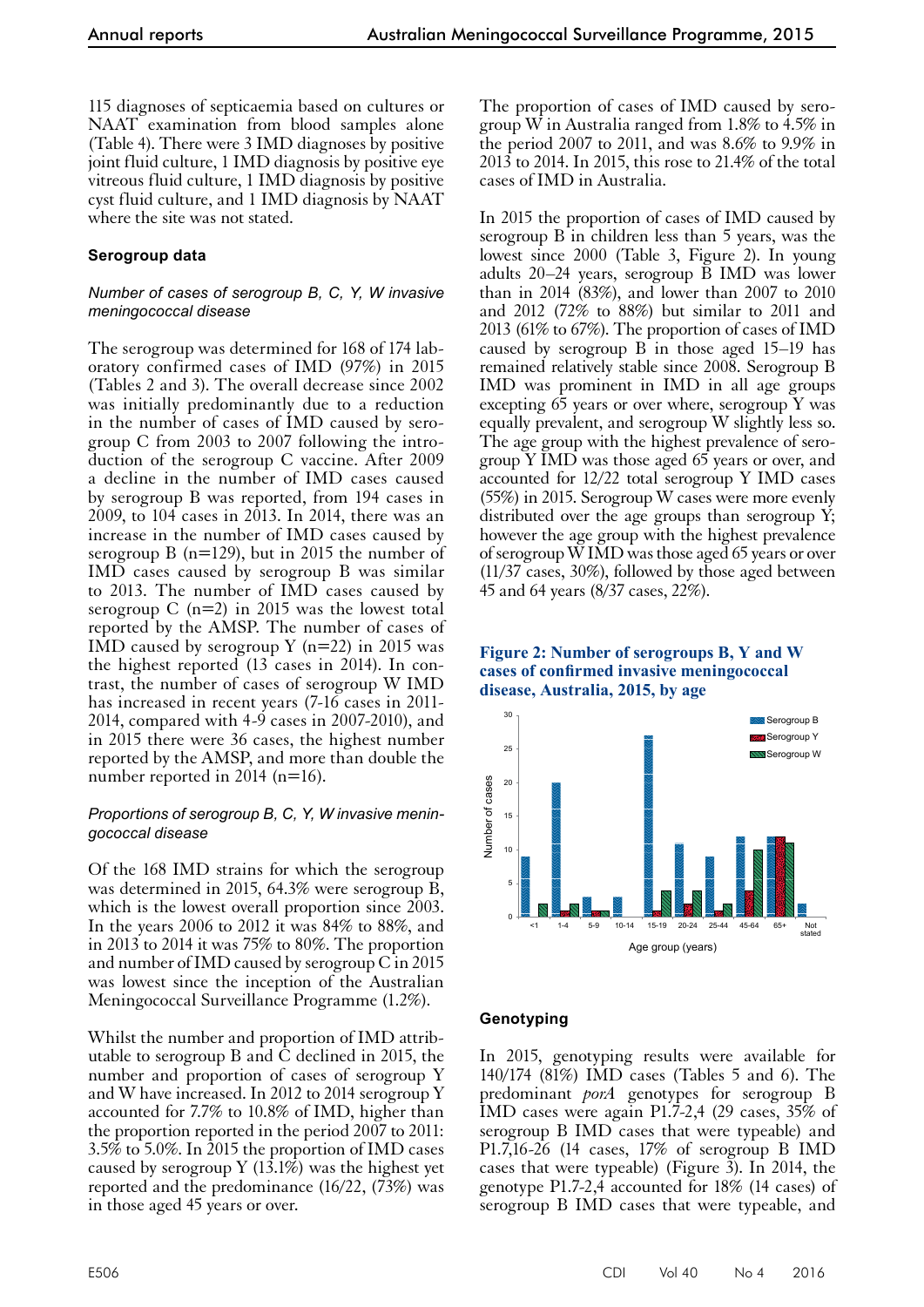between 2011 and 2014 was the most common genotype detected for serogroup B IMD cases that were typeable (18% to 30%).The predominant *porA* genotype for serogroup Y IMD cases was P1.5-  $1,10-1$  (14 cases,  $70\%$  of serogroup Y IMD cases that were typeable). This was higher than in 2014 (6 cases,  $50\%$  of serogroup Y IMD cases that were typeable) but the overall numbers were low.

| <b>Table 5: Laboratory confirmed cases of invasive</b> |
|--------------------------------------------------------|
| meningococcal disease, Australia, 2015, by <i>porA</i> |
| genotype                                               |

| Genotype      | B  | C | Y  | W  | <b>NG</b> | <b>Total</b>            |
|---------------|----|---|----|----|-----------|-------------------------|
| P1.5,2        | 0  | 0 | 0  | 31 | 0         | 31                      |
| $P1.5, 2-1$   | 0  | 1 | 0  | 0  | 0         | 1                       |
| $P1.5-1,2-2$  | 0  | 0 | 0  | 1  | 0         | 1                       |
| P1.5-1,10-1   | 4  | 0 | 14 | 0  | 0         | 18                      |
| P1.5-1,10-4   | 0  | 0 | 1  | 1  | 0         | 2                       |
| P1.5-1,10-8   | 0  | 0 | 1  | 0  | 0         | 1                       |
| P1.5-2,10-1   | 0  | 0 | 3  | 0  | 0         | 3                       |
| P1.5-2,10-29  | 0  | 0 | 1  | 0  | 0         | 1                       |
| P1.7,16-26    | 14 | 0 | 0  | 0  | 0         | 14                      |
| P1.7,16-53    | 2  | 0 | 0  | 0  | 0         | 2                       |
| P1.7,16-136   | 1  | 0 | 0  | 0  | 0         | 1                       |
| $P1.7 - 2.1$  | 1  | 0 | 0  | 0  | 0         | 1                       |
| P1.7-2,4      | 29 | 0 | 0  | 0  | 0         | 29                      |
| P1.7-2,4-31   | 1  | 0 | 0  | 0  | 0         | 1                       |
| P1.7-2,16-26  | 1  | 0 | 0  | 0  | 0         | 1                       |
| P1.12-6,13-1  | 1  | 0 | 0  | 0  | 0         | 1                       |
| P1.12-6,13-13 | 2  | 0 | 0  | 0  | 0         | 2                       |
| P1.14,22      | 1  | 0 | 0  | 0  | 0         | 1                       |
| P1.17,16-3    | 1  | 0 | 0  | 0  | 0         | 1                       |
| P1.18-1,3     | 1  | 0 | 0  | 1  | 0         | 2                       |
| P1.18-1.34    | 5  | 0 | 0  | 0  | 1         | 6                       |
| P1.18-1,34-5  | 1  | 0 | 0  | 0  | 0         | 1                       |
| P1.18-4,25-67 | 1  | 0 | 0  | 0  | 0         | 1                       |
| P1.19,15-1    | 1  | 0 | 0  | 0  | 0         | 1                       |
| P1.19-1.26    | 1  | 0 | 0  | 0  | 0         | 1                       |
| P1.19-2,13-1  | 1  | 0 | 0  | 0  | 0         | 1                       |
| P1.21,16      | 1  | 0 | 0  | 1  | 0         | $\overline{\mathbf{c}}$ |
| P1.21-7,16    | 1  | 0 | 0  | 0  | 0         | 1                       |
| P1.22,9       | 3  | 0 | 0  | 0  | 0         | 3                       |
| P1.22,14      | 6  | 0 | 0  | 0  | 0         | 6                       |
| P1.22,14-6    | 1  | 0 | 0  | 0  | 0         | 1                       |
| P1.22-1,4     | 1  | 0 | 0  | 0  | 0         | 1                       |
| P1.22-1,14    | 1  | 0 | 0  | 0  | 0         | 1                       |
| Total         | 83 | 1 | 20 | 35 | 1         | 140                     |

Of the 31 serogroup W IMD strains that were able to be genotyped, 25/31 (81%) were sequence type (ST)-11, and had the *porA* antigen encoding gene type P1.5,2; the same genotype as the hypervirulent serogroup W strain reported in the United Kingdom and South America since 20096,7 (Table 7).

#### **Figure 3: Number of** *porA* **genotypes\* for serogroup B in cases of invasive meningococcal disease, Australia, 2015**



Where data available.

## **Antibiotic susceptibility testing**

Testing for antimicrobial susceptibility was performed for 117/174 (67%) IMD cases in 2015. All isolates tested were susceptible to ceftriaxone and ciprofloxacin. There was 1 isolate that was resistant to rifampicin ( $MIC=1$  mg/L). Using the defined criteria, 12/117 (10.3%) isolates were fully sensitive to penicillin (MIC 0.03 mg/L or less), and 101 (86%) isolates were less sensitive to penicillin (MIC=0.06–0.5 mg/L). Four isolates were resistant to penicillin (MIC  $\geq 1$  mg/L).

## **Discussion**

In 2015, there were 174 cases of laboratory confirmed IMD, representing 96% of the number of notifications to the NNDSS.<sup>2</sup> Whilst this was higher than the number of IMD cases reported in 2014, it represents the second lowest number of IMD cases reported in Australia since laboratory based surveillance (AMSP) began in 1994, and since notification data collection commenced in 1991, and represents about one-third of the peak number of IMD cases reported in Australia in 2002 (n=580). The introduction of the serogroup C vaccine to the national immunisation schedule in 2003 has resulted in a very large and sustained reduction in the number and proportion of sero-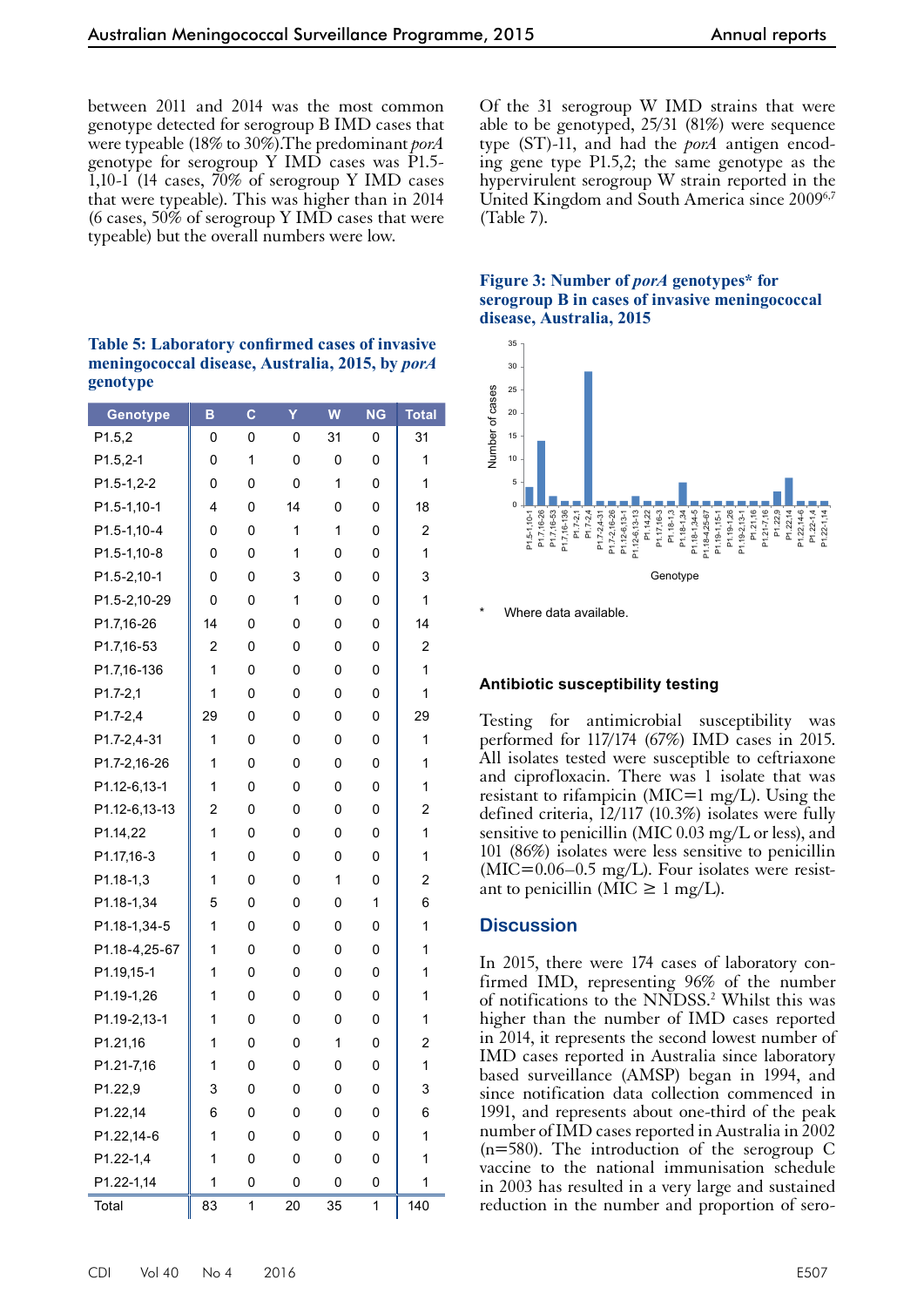| Genotype      | <b>ACT</b> | <b>NSW</b> | <b>NT</b> | Qld      | <b>SA</b> | Tas. | Vic.    | <b>WA</b> |
|---------------|------------|------------|-----------|----------|-----------|------|---------|-----------|
| P1.5,2        |            | 9 W        |           | 3 W      |           | 1 W  | 15 W    | 3 W       |
| $P1.5, 2-1$   |            | $1C$       |           |          |           |      |         |           |
| $P1.5-1,2-2$  |            |            |           |          |           |      | 1W      |           |
| P1.5-1,10-1   |            | 3 B, 6 Y   |           | 1 B, 1 Y |           |      | 6Y      | 1Y        |
| P1.5-1,10-4   |            | 1Y         |           | 1 W      |           |      |         |           |
| P1.5-1,10-8   |            |            |           |          |           |      |         | 1 Y       |
| P1.5-2,10-1   |            |            |           | 1Y       |           |      | 2Y      |           |
| P1.5-2,10-29  | 1Y         |            |           |          |           |      |         |           |
| P1.7,16-26    |            | 3B         |           | 4 B      | 1B        |      | 5 B     | 1B        |
| P1.7,16-53    |            |            |           | 2B       |           |      |         |           |
| P1.7,16-136   |            |            |           | 1B       |           |      |         |           |
| P1.7-2,1      |            |            |           | 1B       |           |      |         |           |
| P1.7-2,4      |            | 4B         |           | 5 B      | 13 B      |      | $5\,$ B | 2B        |
| P1.7-2,4-31   |            |            |           |          |           |      | 1B      |           |
| P1.7-2,16-26  |            | 1B         |           |          |           |      |         |           |
| P1.12-6,13-1  |            |            |           |          | 1B        |      |         |           |
| P1.12-6,13-13 |            |            |           |          | 2B        |      |         |           |
| P1.14,22      |            |            |           | 1B       |           |      |         |           |
| P1.17,16-3    |            |            |           |          |           |      | 1B      |           |
| P1.18-1,3     |            |            |           |          | 1 W       |      | 1B      |           |
| P1.18-1,34    |            |            |           | 1 NG     | 2B        |      | 3B      |           |
| P1.18-1,34-5  |            |            |           | 1B       |           |      |         |           |
| P1.18-4,25-67 |            | 1B         |           |          |           |      |         |           |
| P1.19,15-1    |            |            |           |          | 1B        |      |         |           |
| P1.19-1,26    |            |            |           | 1B       |           |      |         |           |
| P1.19-2,13-1  |            |            |           |          |           |      | 1B      |           |
| P1.21,16      |            |            |           |          |           |      | 1B      | 1 W       |
| P1.21-7,16    |            | 1B         |           |          |           |      |         |           |
| P1.22,9       |            | 1B         |           |          |           |      | 2B      |           |
| P1.22,14      |            | 1B         |           | 2B       |           |      | 1B      | 2B        |
| P1.22,14-6    |            |            |           |          |           |      | 1B      |           |
| P1.22-1,4     |            |            |           |          |           |      |         |           |
| P1.22-1,14    |            |            |           | 1B       |           |      |         |           |

## Table 6: Distribution of *porA* genotype laboratory confirmed cases of invasive meningococcal disease, **Australia, 2015, by state or territory**

#### **Table 7: Laboratory confirmed cases of serogroup W invasive meningococcal disease, Australia, 2015, by whole genome sequence type**

|              | Whole genome sequence type |             |             |              |               |                        |                   |              |  |  |  |
|--------------|----------------------------|-------------|-------------|--------------|---------------|------------------------|-------------------|--------------|--|--|--|
| W genotype   | <b>ST11</b>                | <b>ST22</b> | <b>ST23</b> | <b>ST184</b> | <b>ST1287</b> | <b>Not</b><br>typeable | <b>Not tested</b> | <b>Total</b> |  |  |  |
| P1.5,2       | 25                         | 0           | 0           | 0            | 2             |                        | 3                 | 31           |  |  |  |
| $P1.5-1,2-2$ | 0                          |             | 0           | 0            | 0             | 0                      | 0                 |              |  |  |  |
| P1.5-1,10-4  | 0                          | 0           |             | 0            | 0             | 0                      | 0                 |              |  |  |  |
| $P1.18-1,3$  | 0                          | 0           | 0           |              | 0             | 0                      | 0                 |              |  |  |  |
| P1.21,16     | 0                          | 0           | 0           |              | 0             | 0                      | 0                 |              |  |  |  |
| Not typeable | 0                          | 0           | 0           |              | U             |                        | O                 |              |  |  |  |
| Total        | 25                         |             |             | ົ            | າ             | ົ                      | 3                 | 36           |  |  |  |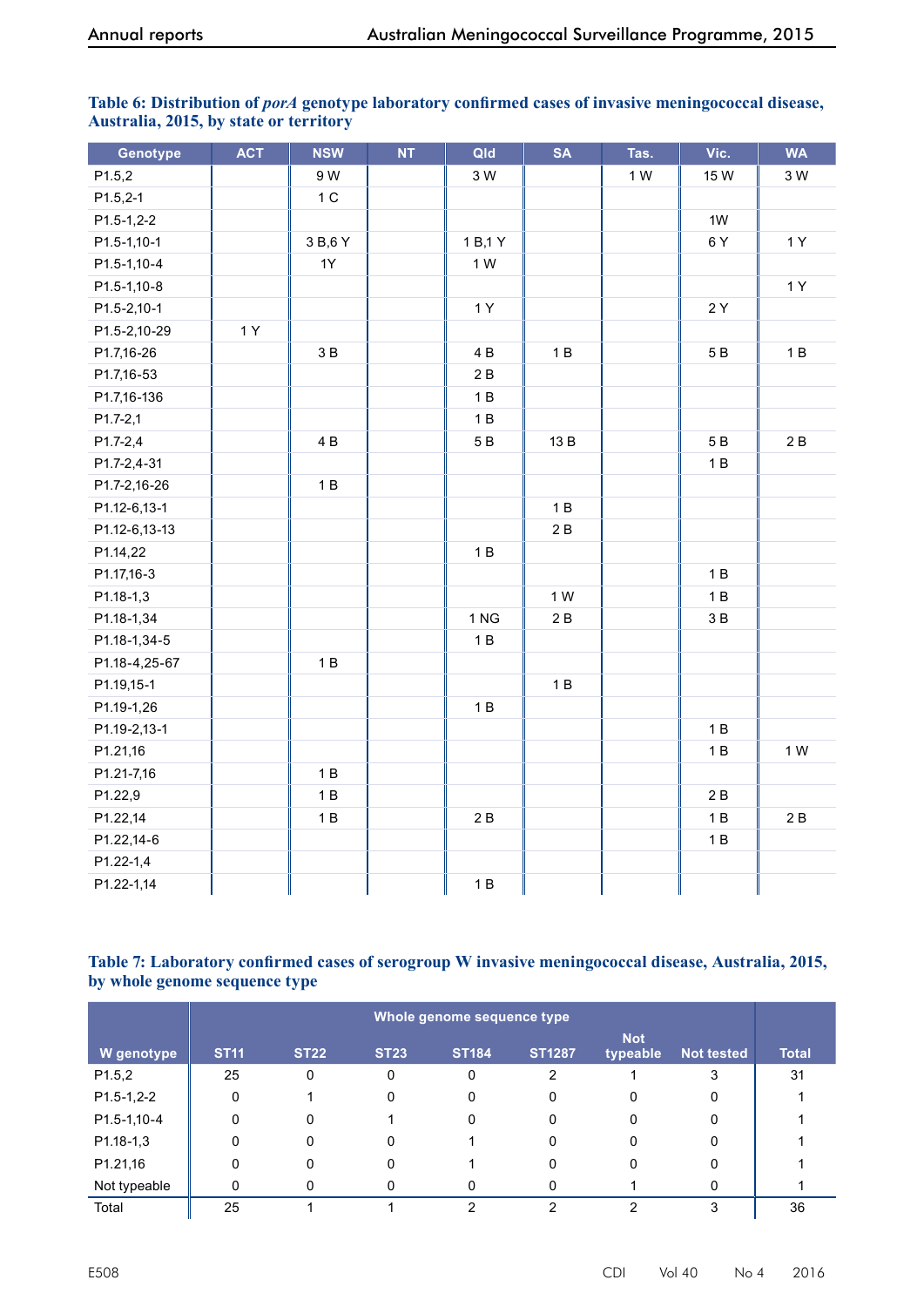group C IMD cases in this country. In 2015, the number and proportion of serogroup C IMD cases was the lowest ever reported by the AMSP. In 2015 the majority of IMD cases continue to be caused by serogroup B strains; however the overall proportion IMD caused by serogroup B was the lowest since 2003. In early 2014, a recombinant multicomponent meningococcal B vaccine became available in Australia.8 This vaccine is not on the immunisation register but is available for purchase privately. Therefore uptake is elective and the impact of its introduction is yet to be determined in this country.

All IMD isolates were susceptible to ceftriaxone and ciprofloxacin; and there was 1 isolate that was resistant to rifampicin, and 4 isolates that were resistant to penicillin. The proportion of IMD isolates with penicillin MIC values in the less sensitive category in 2015 was 86%. In previous years the range was 62% to 75% in 1996–2006; 67% to 79% in 2007–2009; and 78% to 88% in 2010–2014, thus indicating an ongoing increasing trend in penicillin MIC values of IMD isolates. The incidence of penicillin resistance in *N. meningitidis* in Australia however, remains low.

In 2015, a number of changes in IMD epidemiology were observed in Australia. There was a notable increase in the number of IMD cases caused by serogroups W and Y, the highest yet reported by the AMSP, and these were the predominant serogroups causing IMD in those aged 65 years or over. In addition, in 2015, the primary peak of IMD was observed for the first time in adults aged 45 years or more, because of the increased number of serogroup W and serogroup Y IMD cases in this age group. Secondary disease peaks were observed in those aged 4 years or less, and in adolescents (15–19 years).

In 2015, 21% of all IMD notifications were sero- group W, with the highest proportion of cases in New South Wales (22%), Victoria (17%), and Queensland (17%). Whole genome sequencing found that the predominant circulating strain of serogroup W in Australia in 2015, (25/31, 81%), was sequence type (ST)-11, and had the *porA* antigen encoding gene type P1.5,2. This is the same genotype as the hypervirulent serogroup W strain that emerged in the United Kingdom and South America in 2009<sup>6,7</sup> and has spread to now account for 25% of IMD in the United Kingdom in 2014– 2015, and 59% of all cases in Chile in 2012. This serogroup W strain is now considered endemic in these regions, is associated with atypical presentations, more severe clinical disease and a higher case fatality rate.<sup>7</sup> In these regions, the initial increase in IMD was seen in older adults, but was subsequently reported in all age groups, particularly in adolescents and infants.<sup>9</sup> In response, vaccination programs have been implemented in both the United Kingdom and in Chile. $6,10$  The increase in cases of serogroup W IMD is of significant concern and the NNN is working on further investigations with the Australian Government Department of Health and the Communicable Diseases Network Australia and is closely monitoring the phenotypic and genotypic features of *N. meningitidis*  causing IMD in Australia. Additional investigations including whole genome sequencing of all Serogroup W are in place to enhance surveillance practices. The AMSP data are used for informing treatment protocols and to inform the need for and monitor the effect of disease prevention strategies.

# **Acknowledgements**

Meningococcal isolates were received in the reference centres from many laboratories throughout Australia. The considerable time and effort involved in forwarding these isolates is recognised and these efforts are greatly appreciated. These data could not have been provided without this assistance and the help of clinical colleagues and public health personnel. The Australian Government Department of Health provided funding for the National Neisseria Network.

Members of the AMSP in 2015 were: John Bates, Helen Smith and Vicki Hicks, Public Health Microbiology, Forensic and Scientific Services, Coopers Plains, Queensland; Monica Lahra, Rodney Enriquez; Tiffany Hogan; Ratan Kundu andAthena Limnios, Department of Microbiology, SEALS, The Prince of Wales Hospital, Randwick, New South Wales; Dr Michael Maley, Robert Porritt and Joanne Mercer, Department of Microbiology and Infectious Diseases, SSWPS, Liverpool, New South Wales; Kerrie Stevens, The Microbiological Diagnostic Unit Public Health Laboratory, Department of Microbiology and Immunology, University of Melbourne, Parkville, Victoria; Andrew Lawrence, Microbiology and Infectious Diseases Department, SA Pathology, Adelaide, South Australia; Jane Bew, Leanne Sammels and Tony Keil, Department of Microbiology, Princess Margaret Hospital for Children, Subiaco, Western Australia; Belinda McEwan Belinda Chamley and Dr McGregor Department of Microbiology and Infectious Diseases, Royal Hobart Hospital, Hobart, Tasmania; Rob Baird, Kevin Freeman and microbiology staff, Microbiology Laboratory, Territory Pathology, Royal Darwin Hospital, Tiwi, Northern Territory; Angelique Clyde-Smith and Peter Collignon, Microbiology Department, Canberra Hospital, Garran, Australian Capital Territory.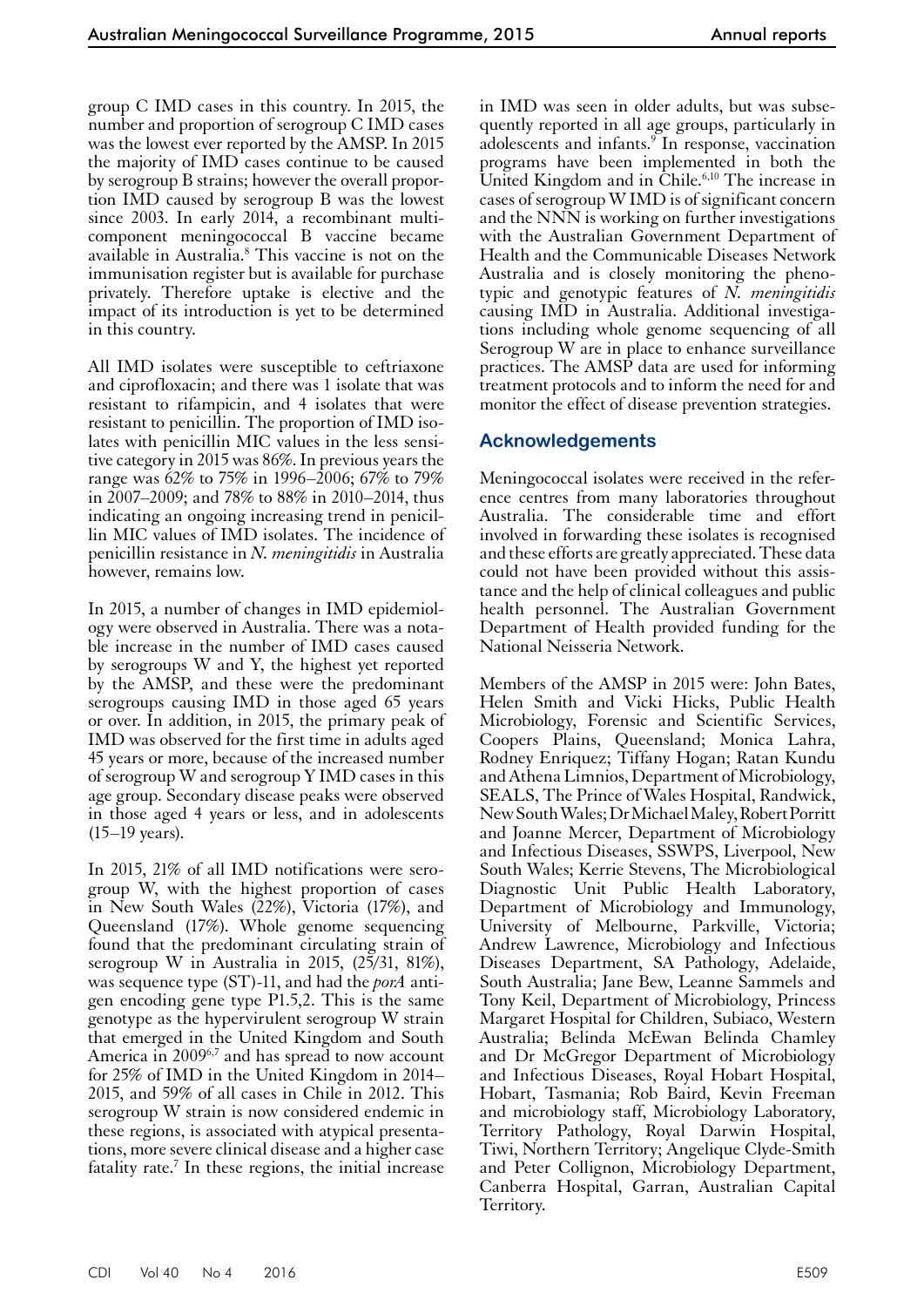Participants in the 2015 AMSP to whom isolates and samples should be referred, and enquiries directed, are listed below.

## **Australian Capital Territory**

P Collignon, S Bradbury Microbiology Department The Canberra Hospital Yamba Drive Garran ACT 2605 Telephone: +61 2 6244 2414 Email: peter.collignon@act.gov.au

## **New South Wales**

MM Lahra, RP Enriquez, EA Limnios, TR Hogan, RL Kundu Microbiology Department, SEALS, The Prince of Wales Hospital Barker Street, Randwick NSW 2031 Telephone: +61 2 9382 9084 Facsimile: +61 2 9382 9310 Email: monica.lahra@health.nsw.gov.au

M Maley, J Mercer, R Porritt Department of Microbiology and Infectious Diseases SSWPS Locked Mail Bag 7090 Liverpool BC NSW 1871 Telephone: +61 8738 5124 Facsimile: +61 2 8738 5129 Email: Joanne.Mercer@sswahs.nsw.gov.au or Robert.Porritt@sswahs.nsw.gov.au

# **Northern Territory**

R Baird, K Freeman Microbiology Laboratory Territory Pathology Royal Darwin Hospital Tiwi NT 0810 Telephone: +61 8 8922 8167 Facsimile: +61 8 8922 7788 Email: rob.baird@nt.gov.au

# **Queensland**

J Bates, H Smith, V Hicks Public Health Microbiology Forensic and Scientific Services 39 Kessels Road Coopers Plains Qld 4108 Telephone: +61 7 3274 9101 Facsimile: +61 7 3274 9175 Email: john\_bates@health.qld.gov.au

## **South Australia**

A Lawrence Microbiology and Infectious Diseases SA Pathology Frome Road, Adelaide, SA 5000 Telephone: +61 8 2223503 Facsimile: +61 8 2223543 Email: andrew.lawrence@health.sa.gov.au

#### **Tasmania**

B McEwan, B Chamley Department of Microbiology and Infectious **Diseases** Royal Hobart Hospital 48 Liverpool Street Hobart Tasmania 7000 Telephone: +61 3 6222 8656 Email: belinda.mcewan@dhhs.tas.gov.au

## **Victoria**

K Stevens Microbiological Diagnostic Unit Public Health Laboratory Department of Microbiology and Immunology The University of Melbourne Parkville Victoria 3052 Telephone: +61 3 8344 5701 Facsimile: +61 3 8344 7833 Email: kerries@unimelb.edu.au

# **Western Australia**

AD Keil, J Bew, L Sammels Department of Microbiology Princess Margaret Hospital for Children 1 Thomas Street Subiaco WA 6008 Telephone: +61 8 9340 8273 Facsimile: +61 8 9380 4474 Email: tony.keil@health.wa.gov.au or jane.bew@health.wa.gov.au

# **Author details**

Monica M Lahra<sup>1,2</sup> Rodney Enriquez<sup>1</sup>

- 1. Neisseria Reference Laboratory and World Health Organisation Collaborating Centre for STD, Sydney. Department of Microbiology, South Eastern Area Laboratory Services, The Prince of Wales Hospital, Randwick, New South Wales.
- 2. School of Medical Sciences, Faculty of Medicine, The University of New South Wales, New South Wales

Corresponding author: Professor Monica Lahra, Microbiology Department, SEALS, Director, Neisseria Reference Laboratory and WHO Collaborating Centre for STD, Level 4, Campus Centre, The Prince of Wales Hospital, RANDWICK NSW, 2031. Email: monica.lahra@health.nsw.gov.au